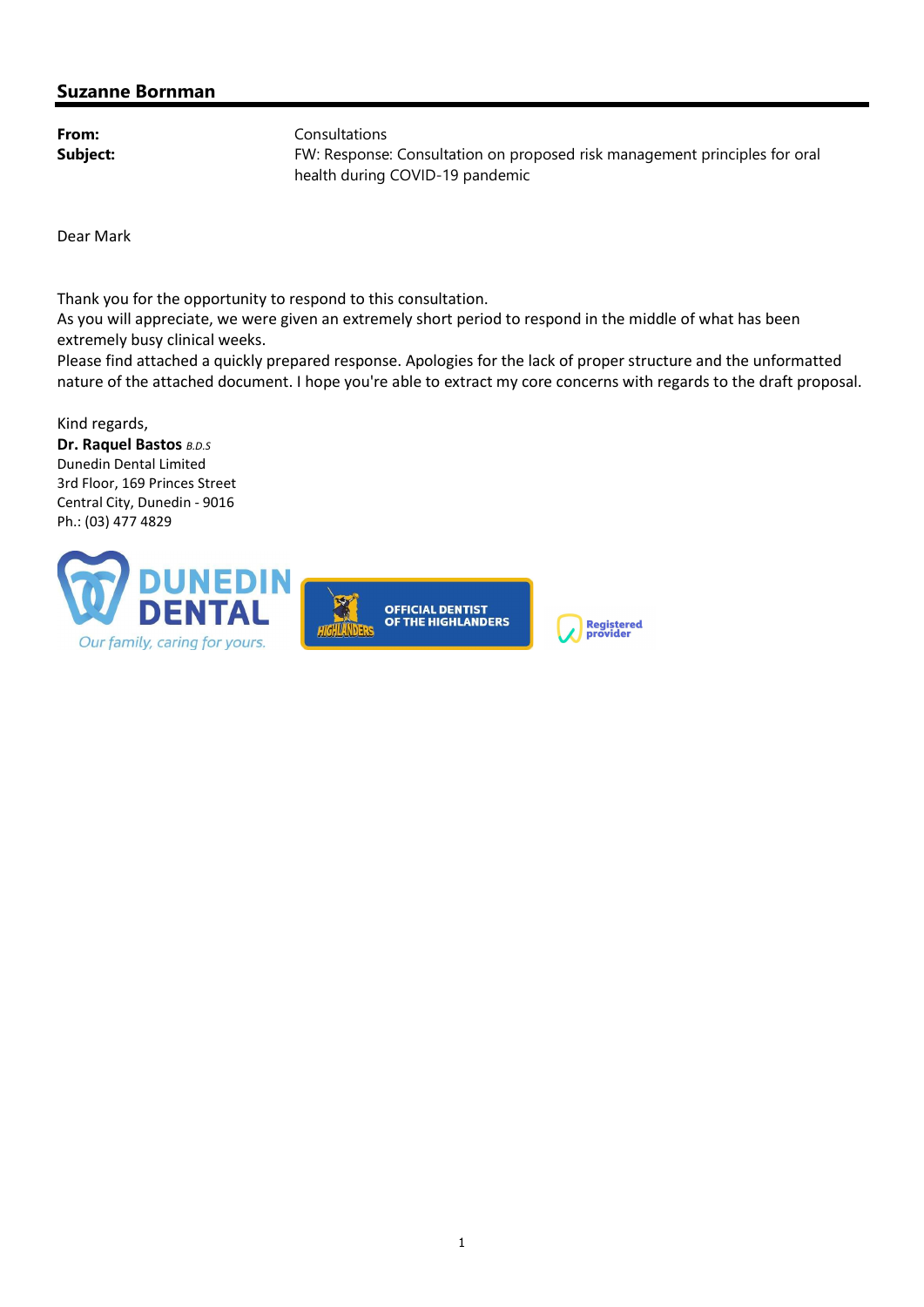As a health provider, my primary objection to the Dental Council's proposed Supplement to the IPC Practice standard, is that it appears to infringe the Consumers Rights under the Health and Disability Commissioner (Code of Health and Disability Service Consumers' right) Regulations 1996.

**Right 2 -** Right to freedom from discrimination, coercion, harassment, and exploitation.

Patients will be discriminated by their vaccine status since it leads to different patient management.

If patients decline to present a valid My Vaccine Pass, they would be deemed moderate risk, and trigger a different approach on how their appointment would be handled at the practice, this will lead to discriminatory treatment by vaccine status.

To require a non-clinical staff to check vaccine status, in the public setting of a reception often witnessed by other patients, would be a breach of the New Zealand Dental Council Standards Framework of Oral Health Practitioners (which requires oral health providers to protect patient records, so information is not revealed to unauthorised staff, patients or members of the public). A patient's vaccine status is part of their medical history information and is protected under the Standards Framework of Oral Health Practitioners.

As an Oral Health provider, patient's COVID-19 vaccine status will be added to my medical history taking, nonetheless, this will be taken in the private setting of the surgery as would all other information pertaining to the patient's medical history.

My suggestion of a more accurate risk assessment would be the use of RAT (rapid antigen Testing) at home prior to a dental appointment. If the patient tests positive at home, they would cancel their appointment ahead of time and isolate themselves. Both of which would reduce the risk of exposure at the practice but also reduce further community spread of Covid-19. This would provide a better management of public health risks while protecting the privacy of the patient's medical history.

**More importantly**, the presentation of a valid My Vaccine Pass as proposed under the draft guideline is unlawful when reviewed against the government's COVID-19 response.

Under the current government COVID-19 response [\(https://www.business.govt.nz/news/requiring](https://www.business.govt.nz/news/requiring-my-vaccine-passes-for-entry/)[my-vaccine-passes-for-entry/\)](https://www.business.govt.nz/news/requiring-my-vaccine-passes-for-entry/) Some businesses are prohibited from asking for My Vaccine Passes. These include supermarkets, pharmacies, **all health and disability services**, social services, food banks, petrol stations and public transport (excluding air-travel).

## **Other considerations:**

**Double standards** – it is a conflicting standard to consider under 12 years old as low risk out of convenience and technicality (the lack of vaccination option). This approach defeats the purpose of the proposed guideline that aims to mitigate COVID-19 infection risks. These patients would be considered moderate risk in any other circumstance since they would be unable to present a valid My Vaccine Pass.

**Requirements for Plastic Aprons** – as highlighted on the draft document itself, there's "*a greater understanding of the spread of the COVID-19 virus – such as lower risk fomite transmission than previously thought*". I believe the requirement to wear a **plastic** apron, and to change these after every patient (in some cases more than 15x per day) would only increase the chance of exposure to contaminants. There must be an underlining confidence that as Dental providers, we are fully trained and already operate in an environment where universal infection control standard precautions are second nature. Clinicians should be able to discern the appropriate level of protective equipment following proper risk assessment. Notwithstanding, there will be an